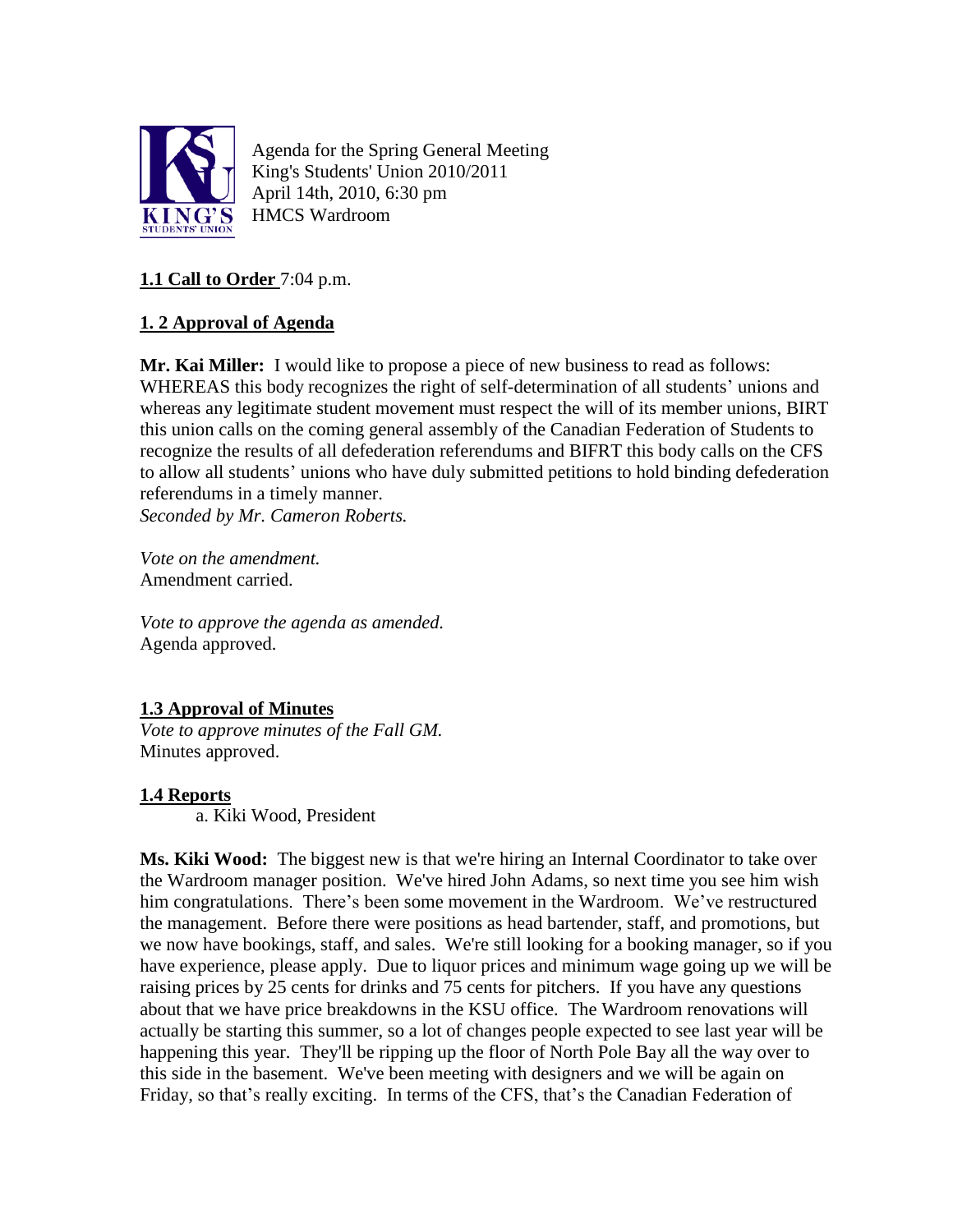Students, of which King's is a member local, we have drafted a motion for the meeting in May to oppose the amalgamation of universities in Nova Scotia. As a cost cut measure the government has proposed amalgamation and redistribution programs to make certain universities more exciting, like sending the school of journalism to Mount Saint Vincent. This has a bad effect on reputations and campus culture, and it is not effective on cost saving. We've drafted a motion to show that we don't support this and that students are opposed to it. This is an exciting thing that King's is doing for Halifax and universities in Canada. Look at all the things you're doing and don't even know it. Over the summer, I'll be supervising frosh week, and writing grant proposals for athletics and theatre and arts.

#### b. Gabe Hoogers, Vice President (Student Life)

**Mr. Gabe Hoogers:** So I'm your Student Life Vice President, and joke about dictatorship aside, there's exciting stuff I can do in the next year. I'm really stoked. I think you should all be really stoked about the idea of the Sodexho contract being up for renewal in 2013. We want to rush it through next year. We're drafting reports and presentations to propose some sort of KSU canteen that will offer local sustainable food. I'm really stoked. My goal for the summer is going to a lot of meetings for you guys and making your voice heard. I guess it's not that exciting, but there's a lot of stuff we can do, so come talk to me! I'm friendly.

c. Nicholas Gall, Vice President (Financial)

**Mr. Nick Gall:** So we formed this new executive about a month ago, and a whole lot has happened on the financial side. No offence to my predecessor or anything, but the finances were in a shambles and nobody knew. I'm sorting it out, and establishing a really legitimate filing system. I'm wading through piles of bills and receipts, so if you waited a long time for a cheque I'm sorry, please come talk to me. We're streamlining our banking to make it more efficient, and in general tidying and organizing the office more. Obviously having the Internal Coordinator will be so helpful for that, it will make everything a lot easier to organize. I want to develop a really comprehensive filing system, which has never been done. On the external side of things, I've attended a couple Budget Advisory Committee meetings. From my understanding it seemed okay because the university received a massive influx of cash from the government, but they're blowing a wad right now because there s all these capital improvements that need to be made with the sewer system and leaks and everything. There's imminent disaster everywhere you turn on campus. They've separated the capital expenditures from the operating budget, and they're really stoked on the fact that they've balance the operating budget, not the renovations. Everything else is a-okay, but the renovations are plunging headlong into millions of dollars of debt, and there's nothing we can do so I just sort of said "yeah go for it." It's kind of a problematic situation because they're drafting the budget after everyone's gone home for summer and have no input. Essentially the president consults with the bursar. In the future I want to make sure there is a lot more student input. We could make contributions to the direction finances are going. There's been no concerted effort at fundraising since the NAB was built ten years ago. At most universities it's consistent, but we've let it slip by, just content to slip into debt and plunging deeper. Anyway, I'm really stoked to bring in a new era of accountability and transparency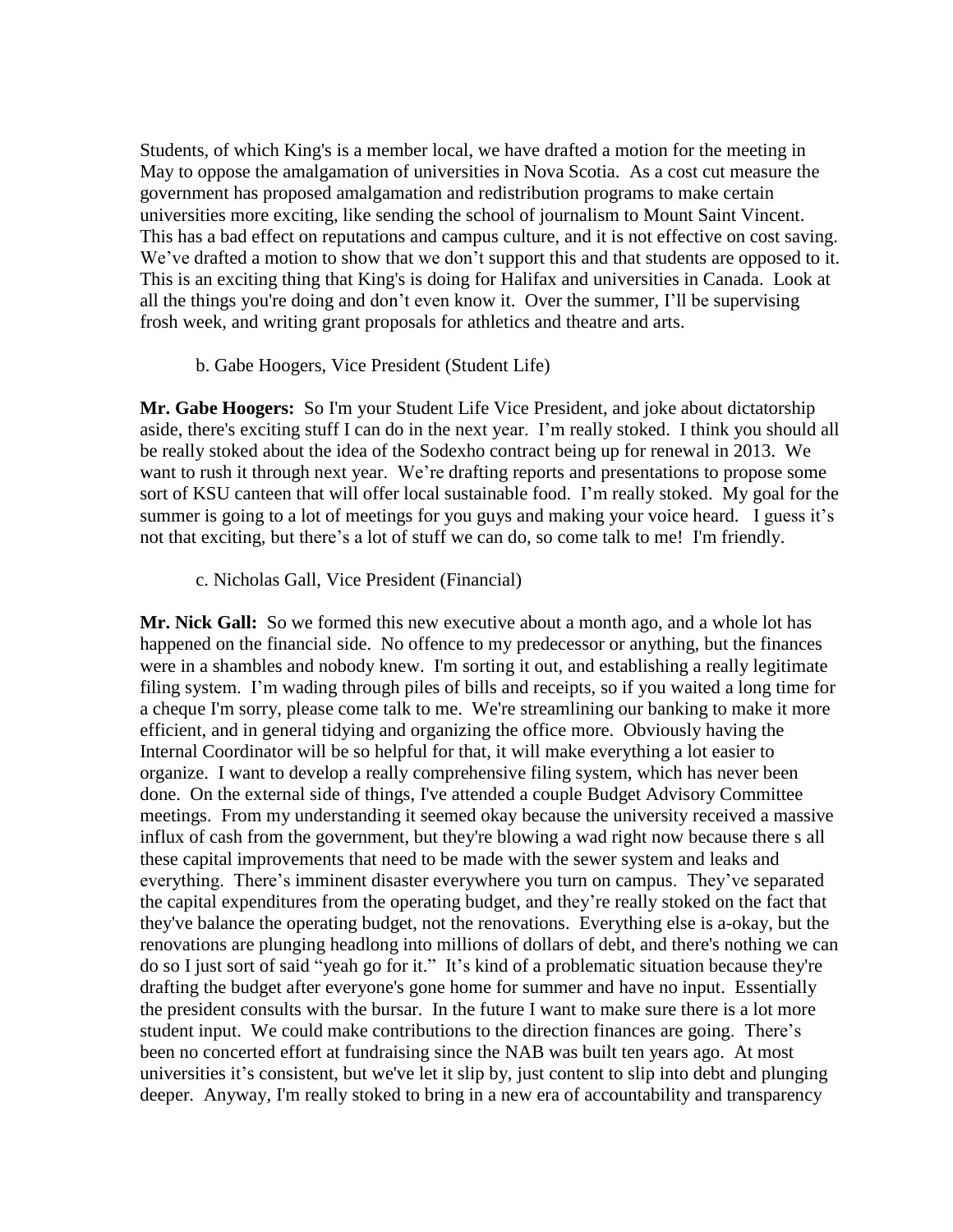with the KSU finances. If you have any questions come by any time. Over the next year I'm really going to try to get things sorted out.

### d. Daniel Brown, Vice President (External)

**Mr. Dan Brown:** I'm the External Vice President, so I get to do all the external campaigns and activism on campus. This is my first round learning about council and the movements of the office, but so far I've made contact across the city. If you guys want to create campaigns and actions, come talk to me. I know a lot of people and King's maintains relations with some awesome groups. When I ran, I ran saying I would make an ethical investment policy for King's, like a top ten list of socially responsible companies. I doubt we have our money there anyway, but just for the sake of it, I want to create a KSU investment policy or a KSU ethical spending handbook. I'll be working over the summer, pumping out ISICs as fast as I can, and working hard on contract negotiation, local food and sustainability is like imperative. I've got some sweet actions coming up next year that you should all be attending. It'll be pretty cool. We're going to live ecologically impact free; it'll be wild. Also Action! King's will be starting up again in September. If you want to get involved, come talk to me.

#### e. David Lewis, Vice President (Communications)

**Mr. David Lewis:** I'm the Communications Vice President. I think that my big goal for next year is creativity amongst communication. King's has a strange problem with communications. Put up your hand if you've ever been to the KSU website. Well, if you have, you'll know it's a bit dull. It's not engaging, and people don't want to go to that website. This is not to belittle any of the work that Gabe did with the banner at the top. It's just that there's not much wiggle room, and I want to wiggle with it. Hopefully by September we will have a great website, along with a Wardroom website that will hopefully be developed at the same time. Hopefully you're all on TWAK, if not, email your name to [cvp@ksu.ca.](mailto:cvp@ksu.ca) TWAK is a weekly newsletter, I've added a YouTube video, and I'm thinking about maybe a TED talk, also there's weather now. This has sort of been the minor part of the KSU, but really communications is important because how would you all know anything if you didn't communicate. I'd like to have a student union podcast. That's totally obscure as of now, but hopefully next year we can do a podcast. I'm a fan of free media, like lectures. On YouTube you can watch Yale lectures. We can't do anything to that scale, but documenting certain events is fundamental in communications. Next year I also want to form a transportation communication network so people can get to the airport together and stuff.

### **1.5 Action items**

Item 1.5.1 BIRT if quorum is lost, the items on this General Meeting's agenda will be discussed at the next meeting of council.

Moved by Mr. Gabe Hoogers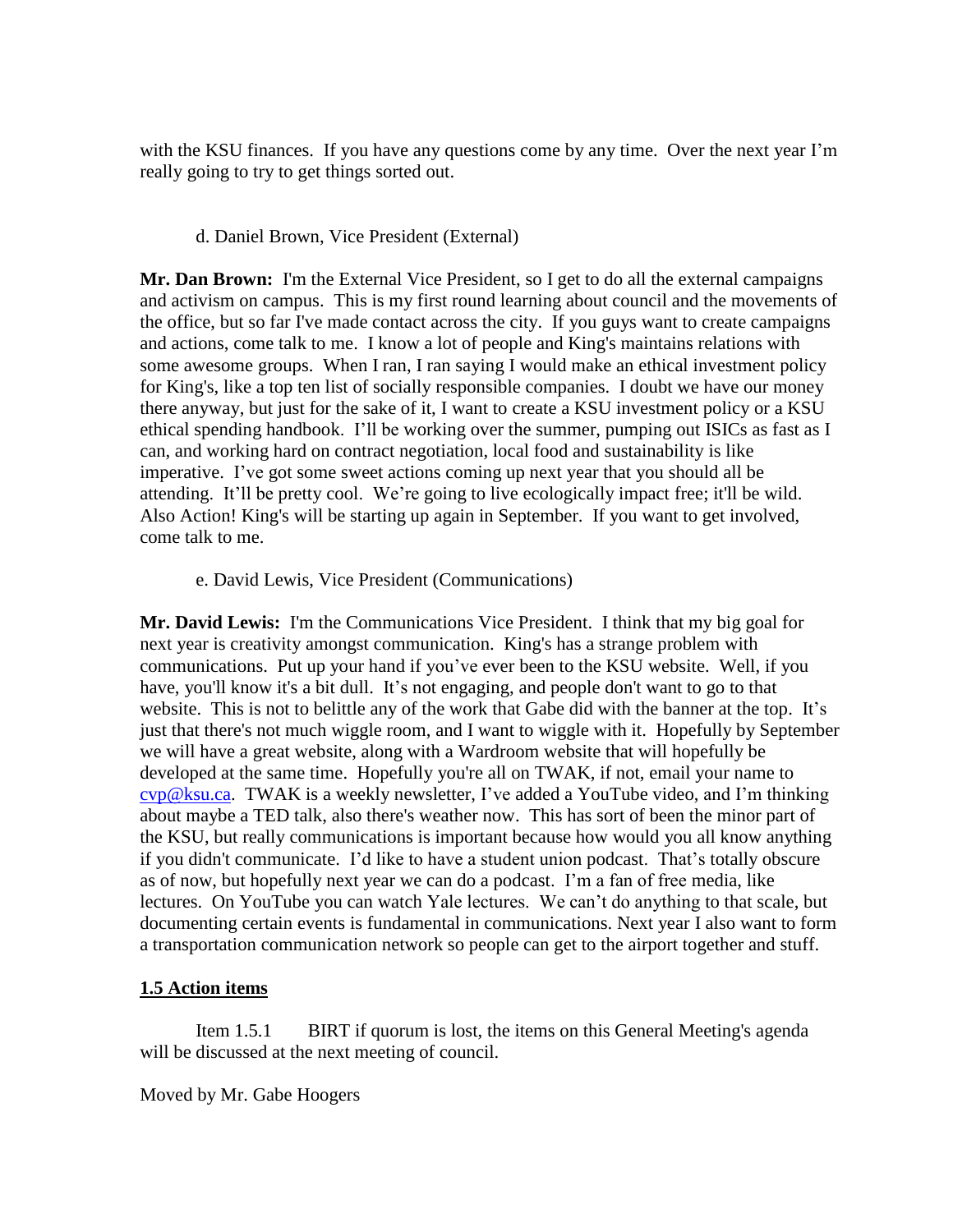#### *Seconded by Mr. Dante Maderal.*

**Mr. Gabe Hoogers:** This is a pretty straightforward business motion. We need to have 58 of you here for anything to be binding, and sometimes people don't stick around. It's great if they do, and there are prizes throughout, but in case people have to leave, this motion allows important motions for the running of the union to be passed by council, which you are all allowed and encouraged to come to.

*Vote on Item 1.5.1.*Motion carried.

Item 1.5.2 (Special Resolution) BIRT the amendments, as distributed, be made to the 2009-2010 King's Students' Union Budget.

Moved by Mr. Nicholas Gall

*Seconded by Ms. Kiki Wood.*

**Mr. Nick Gall:** I'd be more than content to discuss any questions, comments or concerns with the budget. We worked as an executive pretty hard to hammer out meaningful changes. We went in with the idea that it would be harder than it was to find 36,000 dollars. It's not every day you need that amount.

**Mr. David Etherington:** It's listed as the 2009-2010 budget when it should be 2010-2011 budget.

**Mr. Nick Gall:** Oh sorry, my mistake.

**Ms. Judy Booth:** Is it okay to consider this typo and not make a formal amendment? *It is the will of the general meeting to consider it a typo.* **Mr. Nick Gall:** So we obviously cut the honorariums for the jobs the Internal Coordinator will be replacing, so that's the Health Plan Administrator and the Wardroom Manager. We cut the one time the Wardroom capital improvement budget and the KSU office capital improvement budget because those were one time lump sum payments that we don't need to factor in again. We streamlined a lot of budgets that were underspent. We spent about 200 with campaigns which had a budget of 300, so obviously some of that could be redirected. There will be no decrease in the level of service. If anything, there will be vast immeasurable improvement. How many people have been frustrated by a Health Plan complaint and Kiki wasn't there? John will be there around the clock, ushering in even greater service in the Wardroom. Already office looks so much tidier. John is doing a frigging topnotch job. This budget is great, but seriously, does anyone have any questions, comments, or concerns?

**Mr. Asher Goldstein:** The 56 dollars added on the honorariums of the executives, is that for inflation?

**Mr. Nick Gall:** Yeah, those are calibrated to the consumer price index.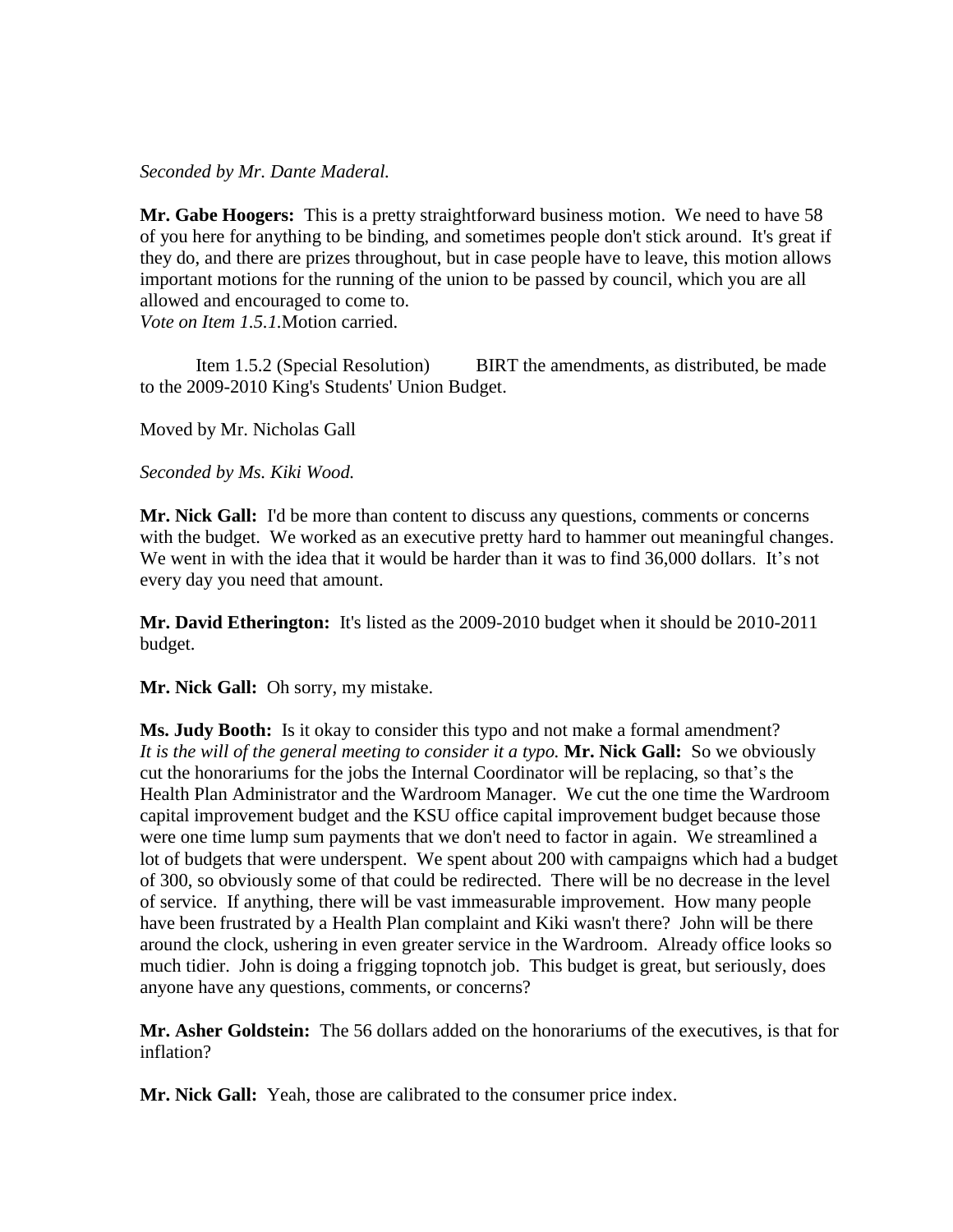**Mr. Chris Hodges:** Will there be any other funding to the library improvement fund?

**Ms. Kiki Wood:** No, that was a one time contribution that will continue to give over the next twenty years. We set it up to fund itself so that we don't need to put funds into it until 20 years from now. It covers the cost of six or seven books a year, which will be chosen by the academic affairs committee.

**Mr. Asher Goldstein:** I notice there's a reduction in the summer office manager's honorarium, is that because of John?

**Ms. Kiki Wood:** Yes.

**Mr. Omri Haven:** What is the WUSC levy?

**Mr. Gabe Hoogers:** That goes to World University Service of Canada, which will bring a refugee to King's 2 years down the road.

**Ms. Kiki Wood:** Levies go to whatever it is entitled, not to our budget. So the Dalhousie Women's Centre Levy goes to the Dalhousie Women's Centre. It doesn't go to us; it's just filtered through us to give to someone else. Levies need to be proposed and approved by a referendum of students. This budget can be amended through the year, these are just proposed numbers. It will depend on how many students there are. We will have another proposed budget in September that will look very similar.

**Ms. Adria Young:** Was the dark room improvement a one time thing?

**Ms. Kiki Wood:** Yes, it was.

*Vote on Item 1.4.2* Motion carried.

Item 1.5.3 (Special Resolution) BIRT the amendments to the King's Students' Union Constitution and Procedural Handbook proposed by the Constitutional Review Committee be adopted as attached. .

Moved by Mr. Gabe Hoogers

*Seconded by Ms. Emily Macrae.*

**Mr. Gabe Hoogers:** These are the two handouts going around, there's one with obscenely small print, and the other says search committees at the top in caps.

**Ms. Judy Booth:** Does anyone not have one that needs one?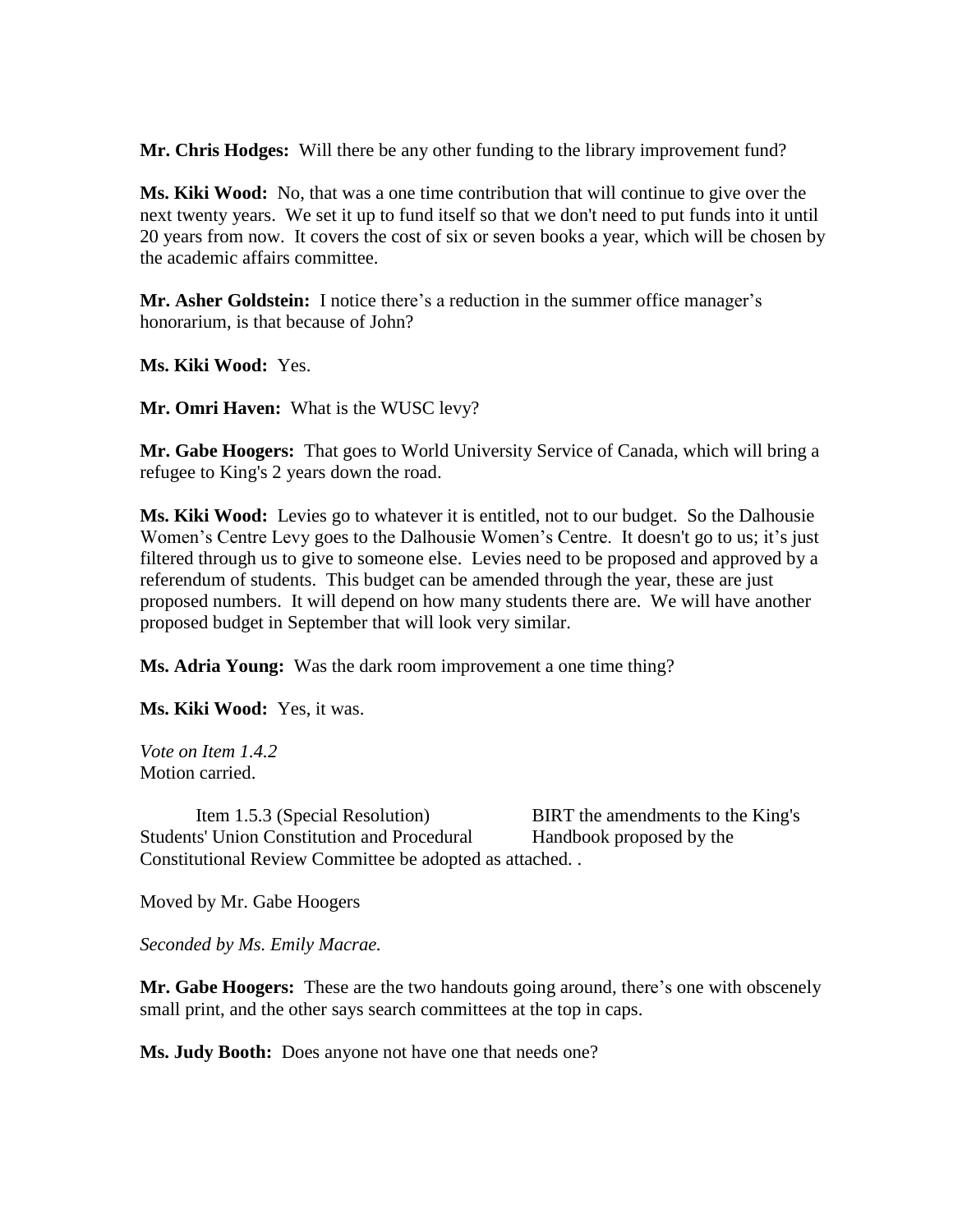**Mr. Gabe Hoogers:** So the Constitutional Review Committee, which I chaired as CVP went through the Constitution and the Procedural Handbook and tried to fix some redundancies. We came up with this. What you have are really the changes, one big one you'll see that we have created a new preamble. I'll thank Krum Dochev for that. It is modeled after the constitution of South Africa, so we will have rights similar to those of South Africa. I think it's great. It's a vast improvement over our last one. If you can read it, props to you, but if you want me to read it, I will.

**Ms. Kiki Wood:** There are also copies online at ksu.ca.

**Mr. Gabe Hoogers:** Other things, we added a few responsibilities for the president, mostly dealing with the Wardroom, which was sort of a reaction to getting the Internal Coordinator. It's kind of cut off on the sheet but it involves things like finances, reviewing finances, and jobs that the president already does, just to set them into stone, like creating reports for the Wardroom. Another change is in reaction to last year's WUSC referendum which some felt was rushed through and wasn't carried out properly. We specifically added number 70 to ensure that referenda are carried out in an efficient and fair way. That's all there is really. We changed up a few other little things, made sure there weren't ambiguities, somewhere it said that anyone could perform some tasks that really should have specific people involved, like major decision making. We tightened up the constitution over all. For the Procedural Handbook, we got rid off the Health Plan Administrator and Website Editor search committees because we don't have those anymore. The big one in here is that I thought - and many threw around the idea - that it would be best not to elect the Graduation Committee any more. This will be maybe a big debate. This year there were three candidates for three positions, it was terrible trying to find people to even run, it was really hard to get quorum. Overall, I think hiring a Grad Committee, akin to the Orientation Week Committee, would be more efficient and probably better as a whole.

**Mr. John Adams:** I want to further motivate that. Having worked to organize said committee, it was not worth having elections. It took me like six months to get them done; we could do this in six weeks.

**Ms. Adria Young:** What about their honoraria?

**Mr. Gabe Hoogers:** Still 500 each.

**Mr. Adrian Lee:** I think they're all missing a page or two.

**Mr. Gabe Hoogers:** We tried to print out only the pages that had changes. The one thing that's missing straight up is a few of the added responsibilities for the president. I you want to see a copy I can go get my computer and read them. They're very similar to these.**.** 

**Ms. Adria Young:** So the Grad Committee would be hired when?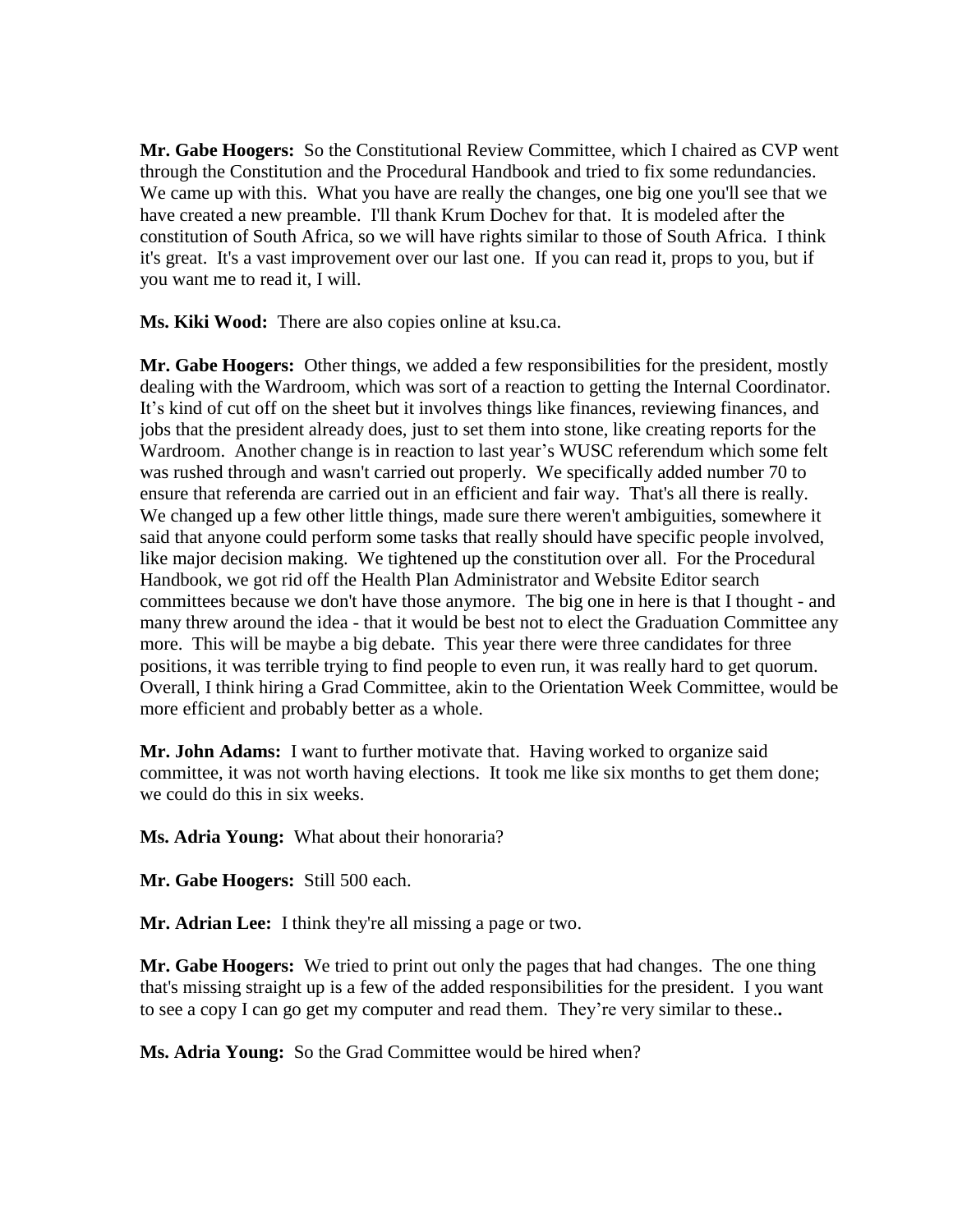**Mr. Gabe Hoogers:** We made it so it would have to be hired specifically here it says sitting before October 15. Before then we would hire them so they'd have a whole year to raise funds.

**Mr. Dave Etherington:** Did you say the Grad Committee got a 500 dollar honorarium?

**Mr. Gabe Hoogers:** Yeah, isn't that right?

**Mr. David Etherington:** they don't get anything.

**Ms. Adria Young:** Five hundred is a lot for a two month job.

**Mr. Gabe Hoogers:** I'm sorry about that. I guess that's something we will put in the budget, because a UHP needs to be paid. I guess you guys can debate that.

**Mr. David Etherington:** I don't think these are UHPs, I think it's a committee that is just hired. I don't think we need to consider them UHPs.

**Ms. Kiki Wood:** We could treat them like the Elections Committee that they're technically chosen but not actually union contract positions. In addition to having a Chief Returning Office, we have an Elections Committee that works with them. We could treat the Grad Committee in the same manner where they technically work for union.

**Mr. John Adams:** Excellent idea. That solves a lot of red tape. Just get them through.

**Ms. Kiki Wood:** Would that be in keeping with the changes made or would it have to be changed again?

**Mr. Gabe Hoogers:** I think that is in keeping with it. Obviously in the fall we'll have another General Meeting, so we can tighten things up and make them more specific in tune with that suggestion before then.

*Vote on Item 1.5.3* Motion carried.

Item 1.5.4BIRT \_\_\_\_\_\_\_\_\_\_\_\_\_\_\_\_, \_\_\_\_\_\_\_\_\_\_\_\_\_\_\_\_, \_\_\_\_\_\_\_\_\_\_\_\_\_\_\_\_, and

attend the 2010 CFS Semi-Annual General Meeting as representatives of the King's Students' Union (Local 11).

Moved by Ms. Kiki Wood

**Ms. Kiki Wood:** I'd like to point out that there is a typo. There should be five blanks instead of four.*Seconded by Mr. Noah White.*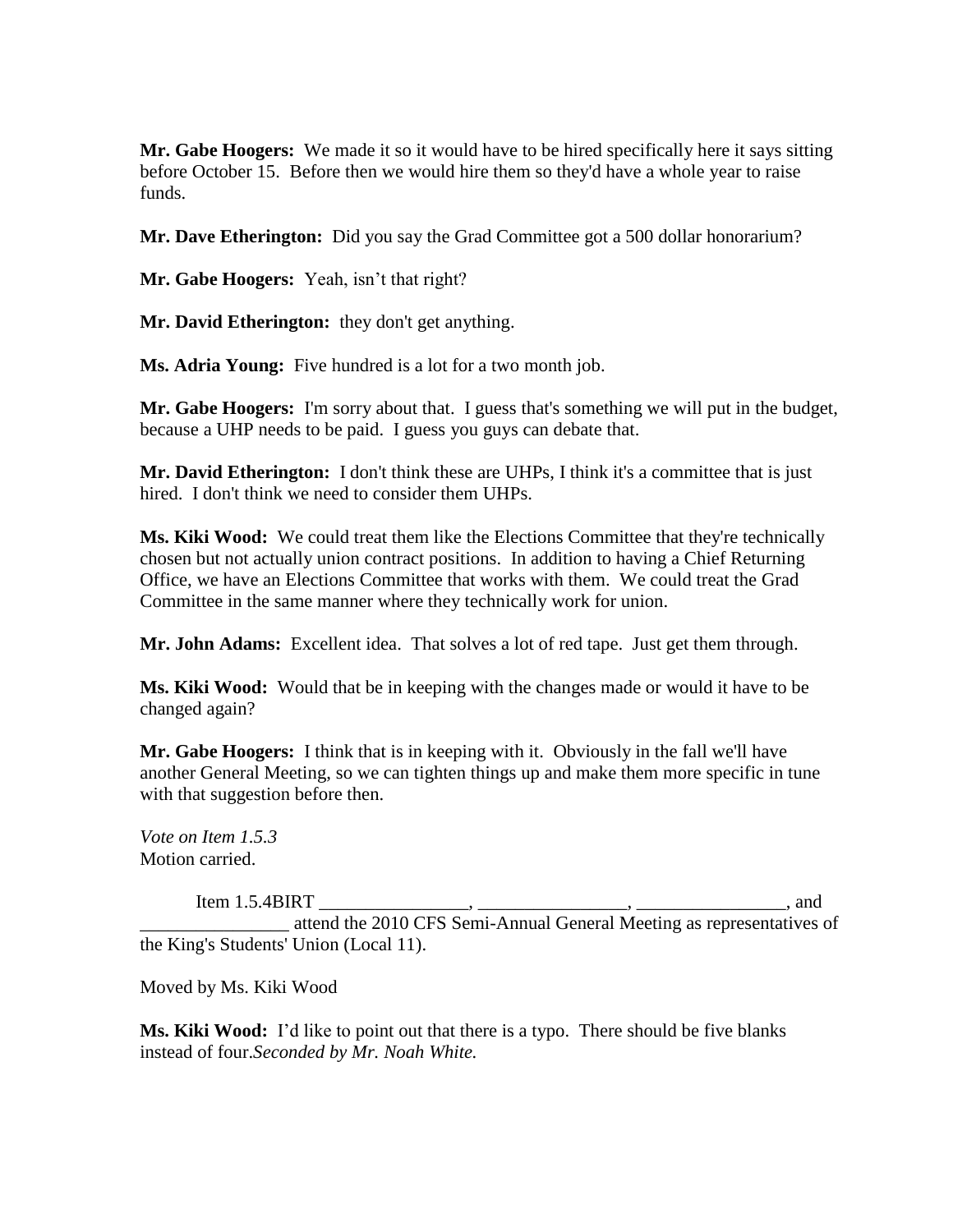**Ms. Kiki Wood:** Now is the time when we get to nominate names to fill the blanks of people we feel would be good representatives. The CFS is a federation of which King's is a part, which helps us coordinate services with other universities around action campaigns or other such general campaigns. We also receive services like t-shirts from a single mother coop in El Salvador and also our handbook comes through them. This helps us to provide services like larger universities have from small institutions like ours. Every year there are two General Meetings: one in May and one in November. The member locals come to hull and review the policies and budgets and constitutional goings-on of the federation, and bring these things back to their member locals and mandate how the federation conducts itself and how that affects others across the country. I have several names in mind, and if you guys have people you feel it would be beneficial to send, feel free to nominate them as well.

**Ms. Judy Booth:** Anyone can throw out a name. Once everyone has thrown out the names they want, either the nominee or the nominator has a chance to say why they think they would be good. Then we vote, and everyone gets five votes because there are five blanks. The five people with the most votes will be the ones to fill the blanks.

**Ms. Kiki Wood:** I nominate myself, Gabe Hoogers, Dan Brown, John Adams, and Omri Haven.

**Mr. David Lewis:** Anyone can self-nominate if you feel you are legit.

**Mr. David Etherington:** I'd like to nominate Katie Toth.

**Ms. Adria Young:** What's the date?

**Ms. Kiki Wood:** Oh, it's May 22-25, and there are no costs involved.

**Ms. Adria Young:** And when's graduation?

**Ms. Kiki Wood:** Graduation is May 20<sup>th</sup> but don't nominate graduators because they can't go. I attended my first CFS meeting in the fall, and I would never have run if I hadn't gone. It taught me about the student movement and how to be an activist. It taught me how to make the things I want as a student happen for myself and the people in my life. In terms of John Adams, he is the newest employee of the union, and having an invaluable role in the union it would be good for him to have experience with the CFS. He's been a councillor before but he's never been an executive. It would be really beneficial for him to go and learn about what their Internal Coordinators do and what kind of campaigns they're working on.

**Ms. Judy Booth:** Isn't John graduating?

**Ms. Kiki Wood:** He is. He would represent the union as an employee, not as a student.

**Mr. Omri Haven:** I think that the CFS meeting is a great opportunity to get great ideas flowing into King's. This is a great country with many different types of universities that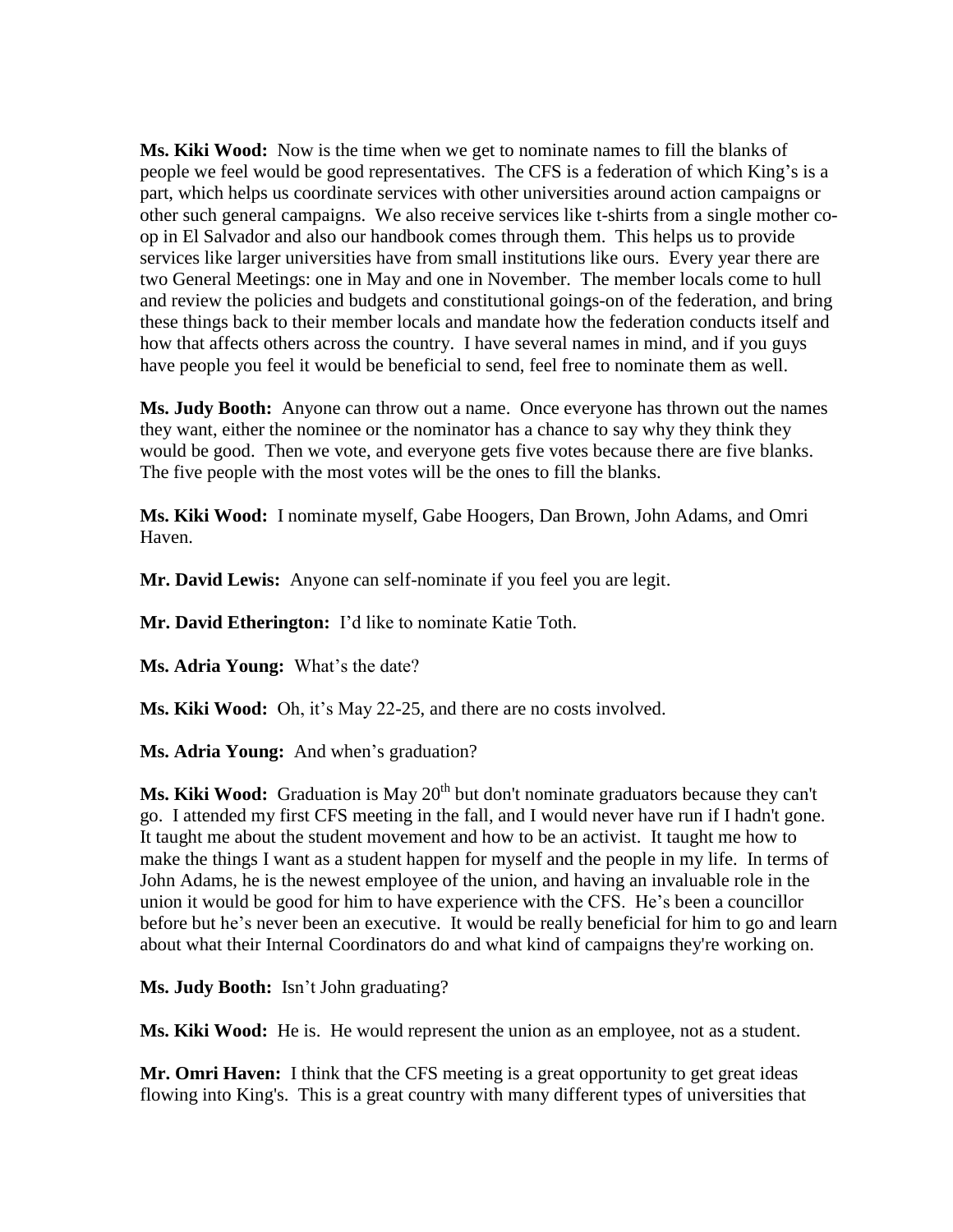have different ideas on how to organize events, campaigns, and education forums. If I could bring that knowledge back to King's, I'd be happy to do that job.

M**r. Gabe Hoogers:** Like Kiki, I attended my first CFS meeting in November, and I learned a lot form it. I think throughout the year I've been sharing my knowledge of what I learned at the CFS General Meeting and been enthusiastic about it. I would love to return and be a representative for King's. I want to accumulate more knowledge and I'll do the best I can to bring it back here.

**Mr. Adrian Lee:** In the interest of time, can I encourage all motivations to take thirty seconds or less.

**Mr. Dan Brown:** I won't learn math at the CFS, but I will learn to organize better and be more passionate about campaigns. I am very intensely involved in sustainability. The CFS is a major thing in campaigns. Tuition is going up by seven to twenty-five percent in the next few years, and I want to go help the CFS fight some bills, move some motions, and shake things up a bit. It would be really great if you guys sent me.

**Mr. Gabe Hoogers:** I put Katie's name forward because she was the Campus Safety Coordinator last year and next year she's interested in jumpstarting PRIDE, which has not been doing so well the last couple years. She's been great working with Dalhousie Women's Centre and she's worked with the federation before. I think she could go and bring useful tools back to our campus.

*Vote on the nominees. The blanks are to be filled with the names of Kiki, Gabe, Dan, John, and Omri.*

**Ms. Judy Booth:** So usually there is general agreement that if one can't go then Katie is an alternate. So we need someone to propose an amendment to fill the blanks.

**Ms. Adria Young:** I so move.

*Seconded by Mr. Casey Lynch. Vote on the amendment.* Amendment carried. *Vote on Item 1.5.4 as amended.* Mr. Michael Fraiman abstains. Motion carried.

Item 1.5.5BIRT the members-at-large for the Constitutional Review Committee for the 2010-11 academic year be:  $a_1 = a_2 = a_3 = a_4$ 

Moved by Mr. David Lewis

c.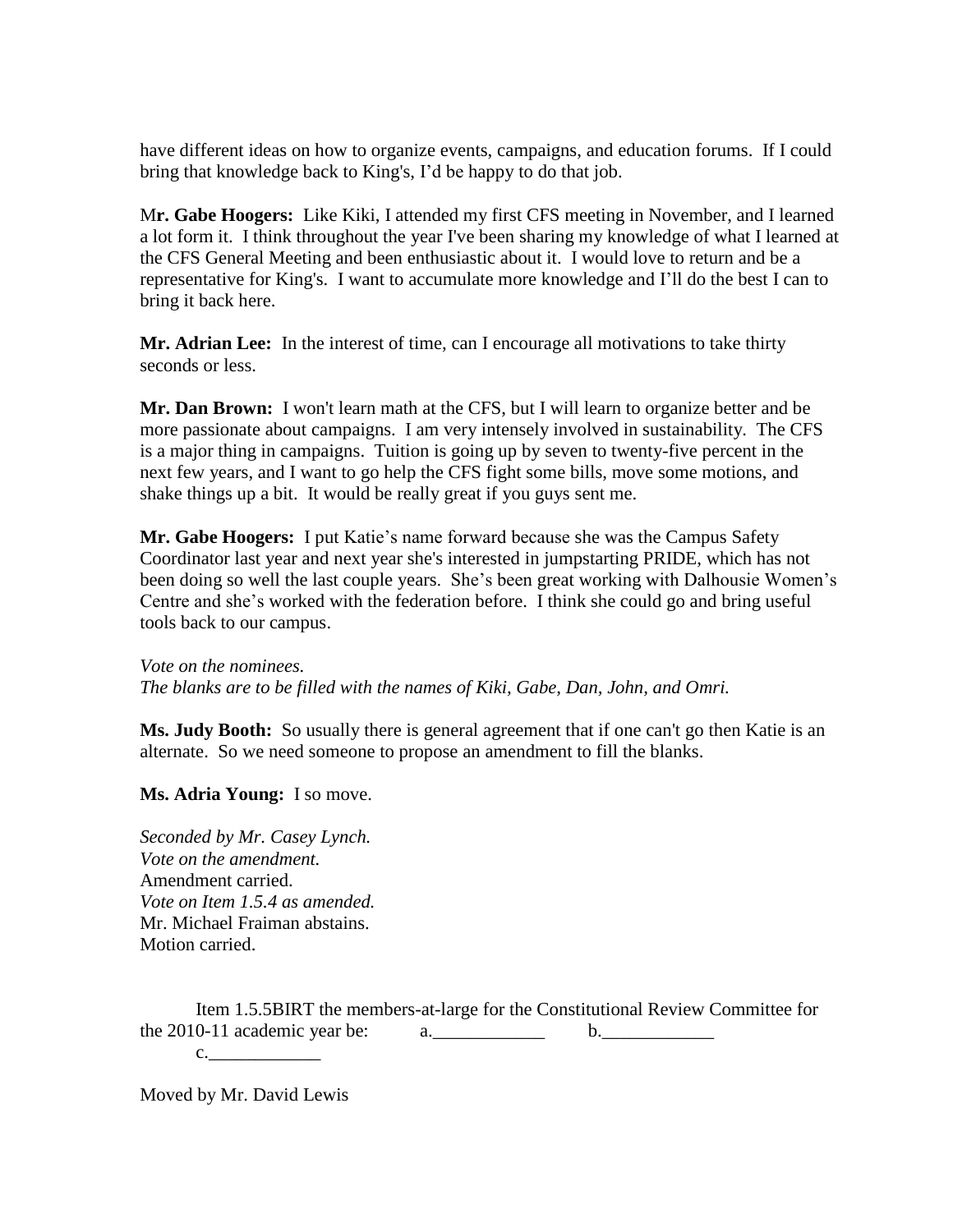*Seconded by Ms. Emily Beattie.*

**Mr. David Lewis:** The committee sits between three and four times a year and basically its purpose is to review the Constitution and make sure everything is in order, and that council is moving ahead legally within the Constitution. Gabe can speak to it as well, since he's had experience on the committee.

**Mr. Gabe Hoogers:** This is mostly for the purpose of making changes to the Constitution and the Procedural Handbook. I would suggest that people who self-nominate, or that you nominate others, be familiar with those two documents.

**Mr. David Lewis:** I'm sure you've all read them. They're on the KSU website.

**Mr. Ryan Lum:** Do you need to attend council?

**Mr. David Lewis:** No, but you can if you want. Anyone can.

**Mr. Dante Maderal:** Are the dates of the meetings already established, or will they be decided next September?

**Mr. David Lewis:** No, it will meet upon convenience.

**Mr. Adrian Lee:** I nominate David Etherington.

**Mr. David Lewis:** I nominate Adrian Lee and Judith Booth.

**Ms. Judy Booth:** I'm already on it.

**Mr. David Lewis:** Oh right, the chair is on it. I also nominate Gabe Hoogers.

**Mr. Adrian Lee:** I politely decline, but I nominate Asher Goldstein.

**Mr. Nick Gall:** I nominate Omri Haven.

**Mr. Omri Haven:** Sorry, what exactly does it involve? Are we just supposed to look at it and come up with ideas?

**Mr. David Lewis:** You sit as a group and review the Procedural Handbook and the Constitution.

**Ms. Judy Booth:** It's a committee with two parts. First of all to check for errors that are already there, and secondly, if something comes up that requires a change, you help word that.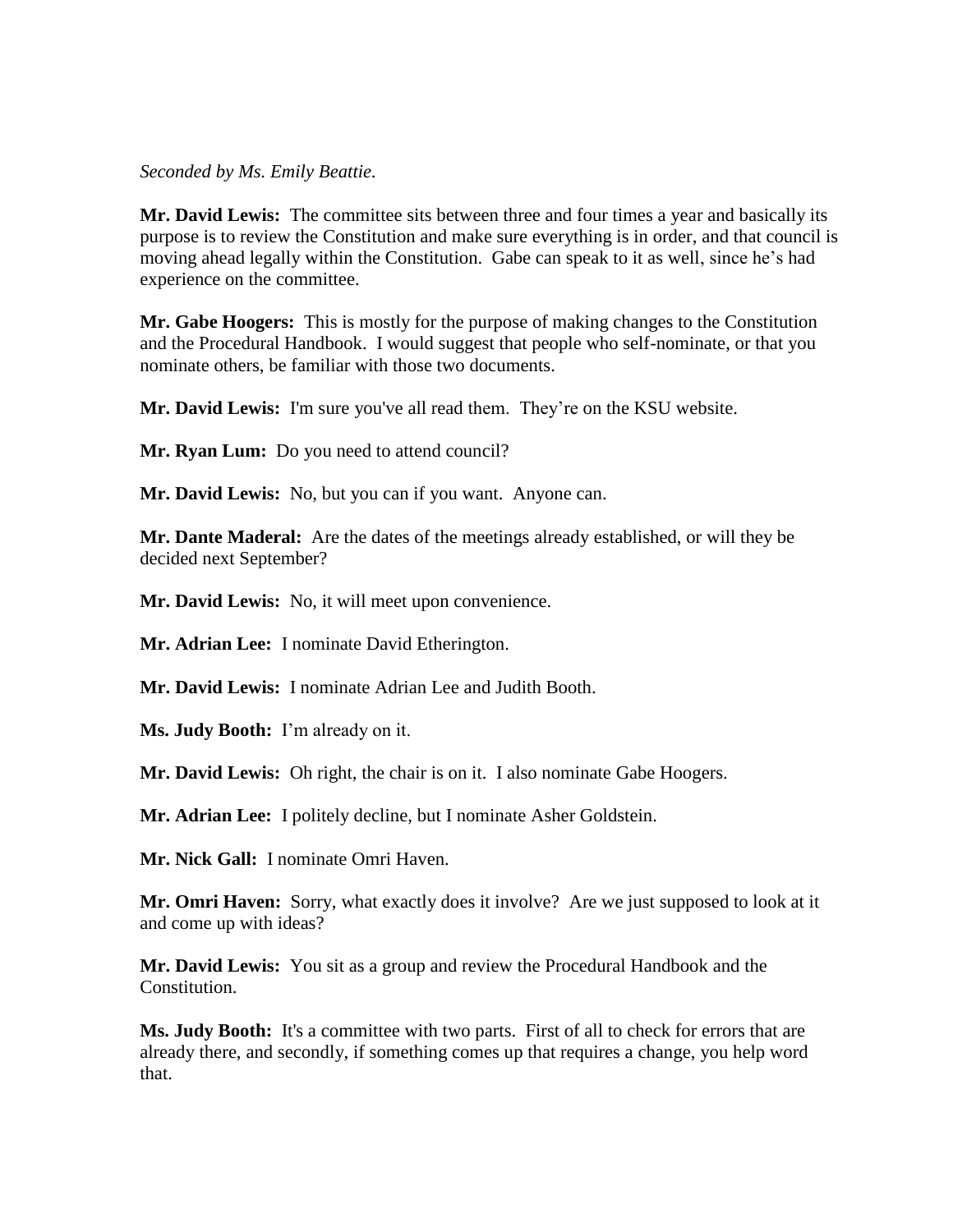**Mr. Omri Haven:** If there are only three others, then I decline.

**Mr. Adrian Lee:** I nominate Bethany Hindmarsh.

**Ms. Bethany Hindmarsh:** No thanks.

**Mr. Ryan Lum:** Isn't there a conflict in having someone on both the Constitutional Review Committee and on council?

**Ms. Judy Booth:** No, but if you disapprove you should propose other people and then vote for them.

**Mr. Chris Hodges:** Ryan Lum.

**Mr. Ryan Lum:** Sure.

**Ms. Judy Booth:** Would you like to undecline now that we have four nominees?

**Mr. Omri Haven:** No, I do not.

**Mr. David Etherington:** I wasn't on this committee this year, but I went to nearly every meeting with proposals because I'm really into our constitution. I don't think we've bulked up our rules on referenda enough, especially the yes/no vote. We should look at our society policies since we keep allowing retroactive funding. I would love to be part of the team that fixes those problems.

**Mr. Gabe Hoogers:** I chaired the committee last year as CVP and I got familiar with both documents and there are a lot of things that probably need to be set into stone and looked at, at least as the KSU undergoes changes with the Internal Coordinator in place. I'd like to be part of that team.

**Mr. Asher Goldstein:** I find it interesting and I sort of am debating a career in law, so this would be handy. I would be good at it and I would show up and be consistent.

**Mr. Ryan Lum:** Right now I'm not so familiar with the constitution. It's something I'd be very interested in learning more about, as well as being closer to King's politics next year.

**Mr. Asher Goldstein:** Since there's four of us, I'd like to motivate for Ryan instead of me. Vote for him.

*Vote on the nominees. The blanks are to be filled with the names of David Etherington, Gabe Hoogers, and Ryan Lum.*

**Mr. Michael Fraiman:** I so move.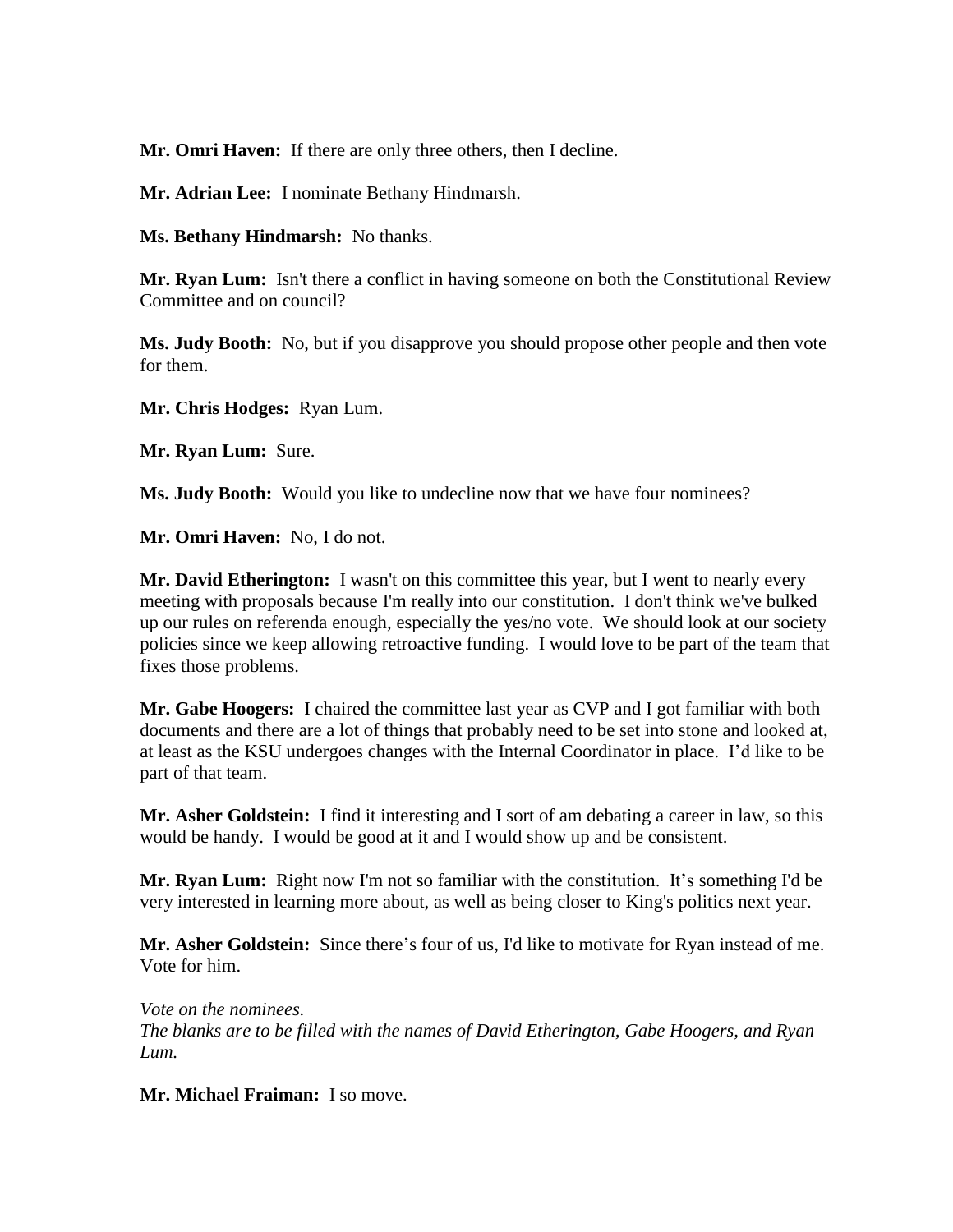*Seconded by Ms. Bethany Hindmarsh.*

*Vote on the amendment.* Amendment carried. *Vote on Item 1.5.5 as amended.* Motion carried.

Item 1.5.6BIRT the members of the Elections Committee for the 2010-11 academic year be:  $a_1 = b_2 = b_3 = 0$ . d.\_\_\_\_\_\_\_\_\_\_\_\_ e.\_\_\_\_\_\_\_\_\_\_\_\_ f. \_\_\_\_\_\_\_\_\_\_\_\_ 1. \_\_\_\_\_\_\_\_\_\_\_\_ (alternate) 2.\_\_\_\_\_\_\_\_\_\_\_\_ (alternate)

Moved by Mr. Gabe Hoogers

*Seconded by Mr. Ethan Calof.*

**Mr. Gabe Hoogers:** This is the committee that ensures the elections are carried out in a fair and democratic way. They are those who preside over being at the ballot box and then counting the votes.

**Mr. David Etherington:** People should accept if they are nominated.

**Ms. Adria Young:** Krum Dochev, if he'll be here.

**Mr. David Etherington:** He won't. I want to nominate Charlotte Steuter-Martin, Bethany Hindmarsh, Casey Lynch, and Noah White.

**Mr. Noah White:** I decline.

**Mr. Nick Gall:** Emilie Novaczek.

**Ms. Emily Novaczek:** I can't, I'm going on an exchange.

**Mr. Asher Goldstein:** I self-nominate.

**Mr. John Adams:** Adrian Lee.

**Mr. Jesse Robertson:** I'd like to self-nominate.

**Mr. Gabe Hoogers:** David Etherington.

**Mr. David Etherington:** No, I'm on council.

**Mr. Nick Stark:** I self-nominate.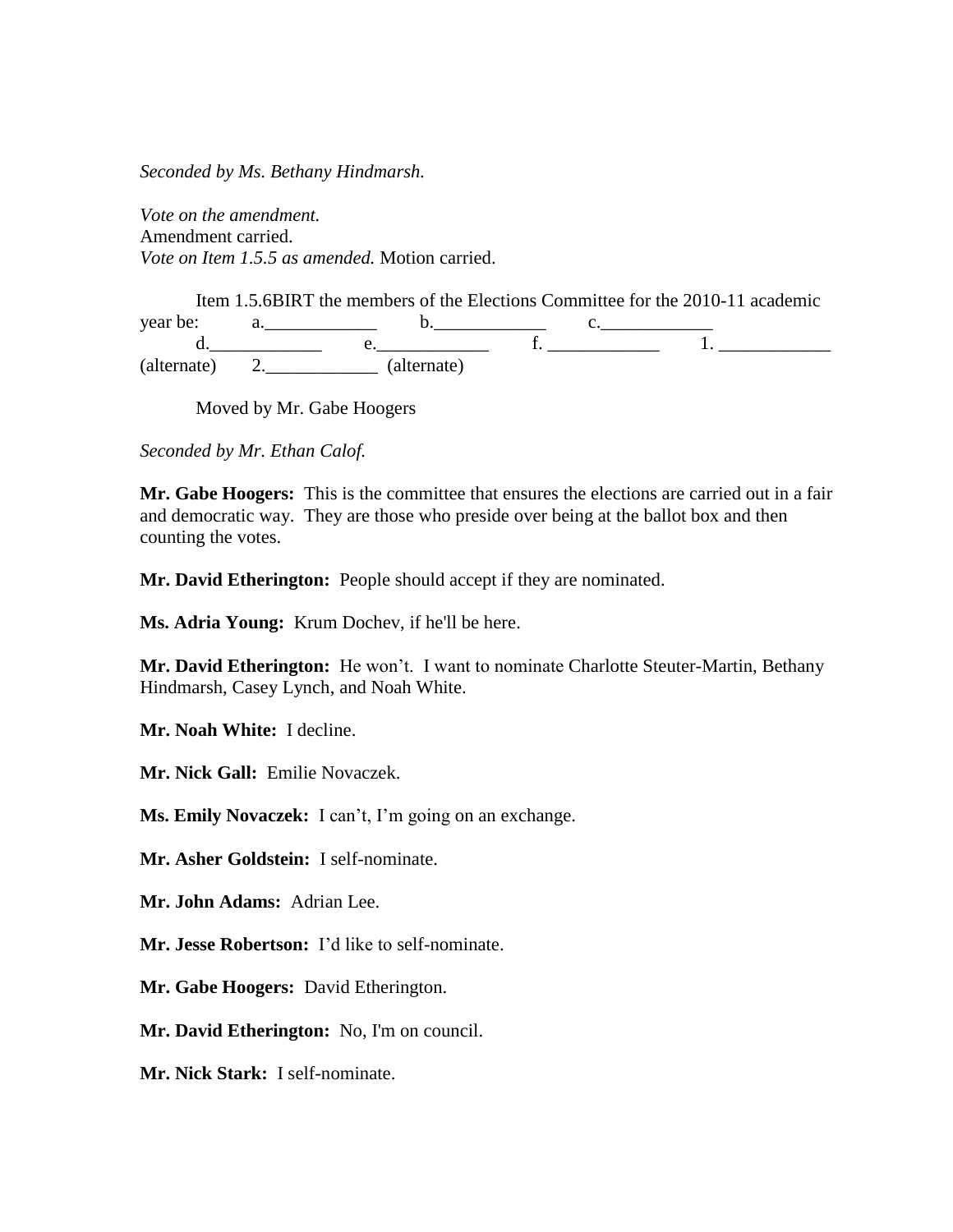**Mr. David Etherington:** Michael Fraiman.

**Mr. Dan Brown:** James Shields.

**Mr. Asher Goldstein:** Mike Bowman.

**Mr. Michael Fraiman:** Liam Sparks.

**Mr. John Adams:** The girl on the computer.

**Ms. Nina Cherry:** I do not accept.

**Ms. Bethany Hindmarsh:** I did it last year and I actually love Elections Committee. They do more valuable work than a lot of people, including a lot of the people on it, think they do

**Ms. Charlotte Steuter-Martin:** I've never done this before, but I'm really interested in getting involved with the KSU. I think that elections are important, and I will lend my attention and dedication to the committee.

**Mr. Casey Lynch:** I'm pro-democracy. I'm not super-involved, but I'd like to be more involved.

**Mr. Asher Goldstein:** I've never done it before, but I have sat for the DSS elections. I will be living on campus this year, so if someone doesn't show up I can come from my room.

**Mr. Adrian Lee:** I also somehow did this job somewhat in the past being part of elections without interfering. As the Watch Editor-in-Chief, I would live tweet the results, using my knowledge of new media.

**Mr. Jesse Robertson:** I like elections and I'm great at counting.

**Mr. James Shields:** I've never been involved. If we don't have a vote we can't have anything. I would encourage people to get out and vote. I'm pretty motivated.

**Mr. Nick Stark:** I basically did this for two years during high school and I think elections are important things. I want to encourage people to vote and this is a great opportunity to do that.

**Mr. Michael Fraiman:** I have a fascination for looking at small markings on small pieces of paper, so I think I would be very good at this. I've been involved at King's and I should do more stuff. I like democracy and counting too.

**Mr. Asher Goldstein:** Mike Bowman is a great guy.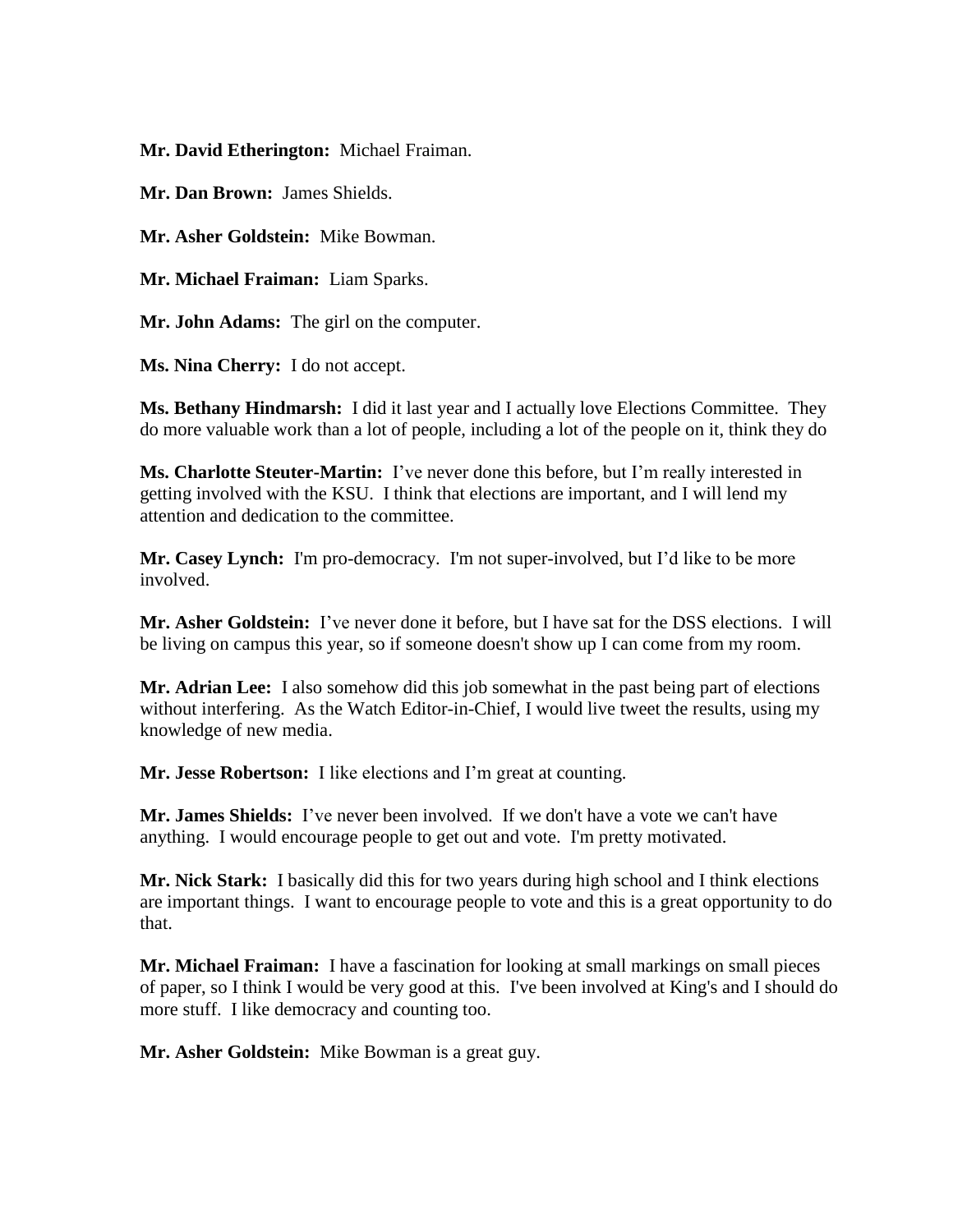**Mr. John Adams:** He's a very dependable individual. He's shown a lot of character, and he's very reliable.

**Mr. Liam Sparks:** I can't say no to anything Mike Fraiman nominates me for. I love voting. In the last election I voted several times. I guess I should make sure other people don't get away with it, and I won't do it myself this time around.

*Vote on the nominees.*

*The blanks are to be filled with the names of Nick Stark, Adrian Lee, Asher Goldstein, Casey Lynch, Charlotte Steuter-Martin, and Bethany Hindmarsh, with James Shields and Jesse Robertson as alternates.*

**Mr. Asher Goldstein:** I so move. *Seconded by Ms. Gabrielle Rekai.*

*Vote on amendment.* Amendment carried.

*Vote on Item 1.5.6 as amended.* Motion carried.

Item 1.5.7BIRT the members-at-large for the Environmental Affairs Committee for the 2010-11 academic year be:  $a_1 = a_2 = a_3$ 

Moved by Mr. Daniel Brown

*Seconded by Mr. Dante Maderal.*

**Mr. Dan Brown:** So the Environmental Affairs Committee is a sweet committee that meets at least once a term. There are two people voted to sit on it, as well as myself, Amanda Leslie and Noah White, and then societies can petition to council for a seat. So we'll vote in two today, and essentially we sit twice a year or more to talk about environmental issues within the school and report back with information on policy making.

**Mr. Asher Goldstein:** Does the Sustainability Officer sit?

**Mr. Dan Brown:** No, but she could

.**Mr. John Adams:** Are you on it?

**Mr. Dan Brown:** I chair it.

**Mr. Asher Goldstein:** I nominate Sarah Kraus, bracket Sustainability Officer bracket, and Rachael Cadman.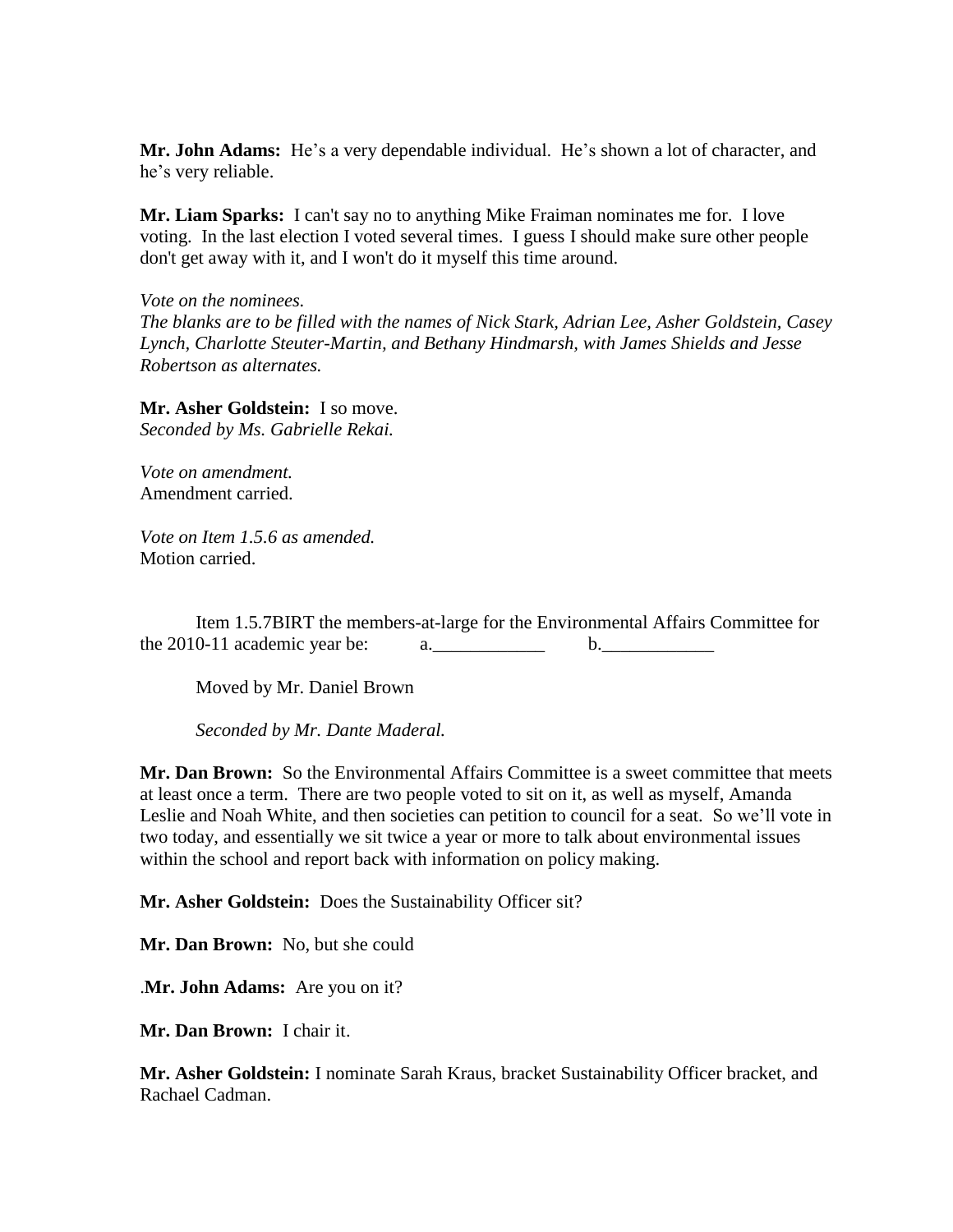**Mr. David Etherington:** Emma Norton.

**Mr. Dan Brown:** I want to nominate Annie Kierans.

**Mr. Asher Goldstein:** You can't amend this committee to include more people, can you?

**Mr. Judy Booth:** It's constitutionally mandated I believe, but all committees have the right to call in experts for consultations at any time.

**Mr. Noah White:** For male representation, Richard Bartram.

**Mr. David Lewis:** Sarah Kraus has done some wonderful work as the Sustainability Officer, and she will do it again next year. She brought in the clothing swap, and tried to give people five dollars for buying their dryer racks. Every initiative she's started had great intentions. She knows her shit and should be on this committee.

**Mr. David Etherington:** I was Sarah's supervisor for the first three months of this year, and I've never seen a UHP with her dedication except for maybe the ones in this room.

**Mr. Asher Goldstein:** Rachael ran against Dan for External Vice-President and she had some great ideas. She is very keen on it.

**Mr. David Lewis:** She has about twelve plants in her small room.

**Mr. Dan Brown:** I'll motivate for her as well. Rachael was awesome, and I would like to hang out with her as we battle fiercely for the environment. She has a lot of good ideas.

**Ms. Emma Norton:** I'd really like to be more involved in the KSU and on campus next year, and I am really interested in the environmental aspect.

**Mr. Dan Brown:** Emma's a good friend of mine. She's a sustainability student with me. She has shown great dedication and has great contacts in the sustainability college. She knows this city and this campus inside and out.

**Mr. Asher Goldstein:** To expand, I think maybe Sarah could be an expert witness and Emma could be on the committee. Emma is amazing and would rock this committee like it's her job, but for free.

**Mr. Dan Brown:** Annie would do a great job as well. She will be a sustainability student next year. She's very passionate and dedicated. She's got great potential, and this would give her some experience for her future endeavours.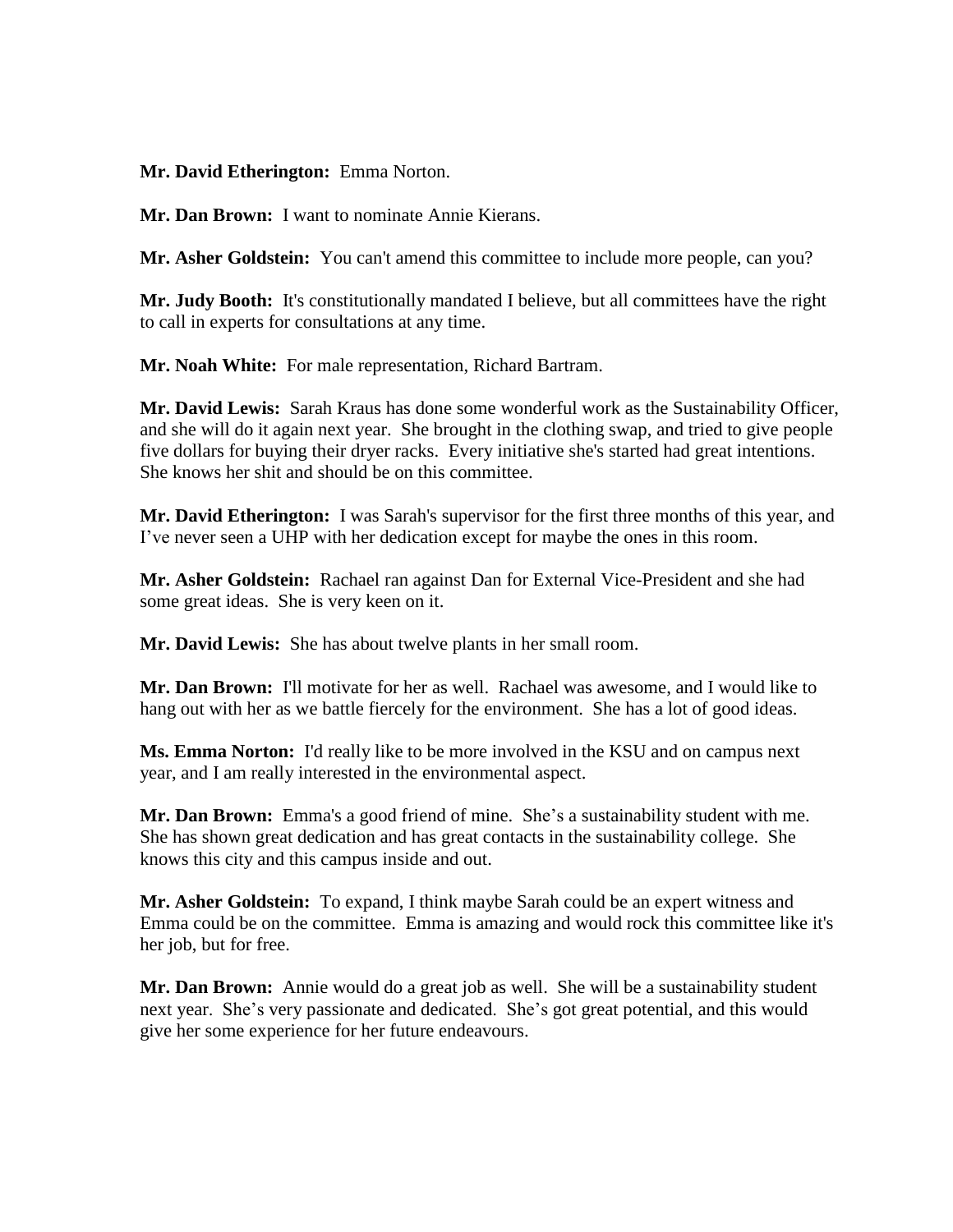**Mr. Noah White:** Rick is just a fantastic guy. He cares a lot about his plants; he's got a lot of plants all over our house. He just finished harvesting from one of them. I just think it would be nice to have a male on there.

**Mr. Asher Goldstein:** I'd like to really concertedly demotivate Richard Bartram because I know for a fact that he does not know what this committee is and also for a fact that he has no interest in doing this.

*Vote on the nominees. The blanks are to be filled with the names of Rachael Cadman and Emma Norton, with Sarah Kraus to be the alternate.*

**Ms. Melina Giannelia:** I so move.

*Seconded by Mr. Adrian Lee. Vote on the amendment.* Amendment carried.

*Vote on item 1.5.7 as amended.* Motion carried.

**Mr. Gabe Hoogers:** Judy, I was wondering, could we count quorum right now?

**Mr. David Etherington:** There's not another council this year.

**Mr. Nick Gall:** This will not preclude any discussion, only move through the voting. *Quorum has been lost.*

Item 1.5.8 BIRT the members-at-large for the Equity Affairs Committee for the 2010- 11 academic year be: a.\_\_\_\_\_\_\_\_\_\_\_\_ b.\_\_\_\_\_\_\_\_\_\_\_\_  $c.$   $d.$ 

Moved by Mr. Gabe Hoogers

Item 1.5.9 BIRT the members at large for the Watch Publishing Board for the  $2010-11$  academic year be: a. b. c.

Moved by Mr. Nicholas Gall Item

1.5.10BIRT \_\_\_\_\_\_\_\_\_\_\_\_ be ratified as the member at large for the Racial Accessibility Committee for the 2010-11 academic year.

Moved by Ms. Kiki Wood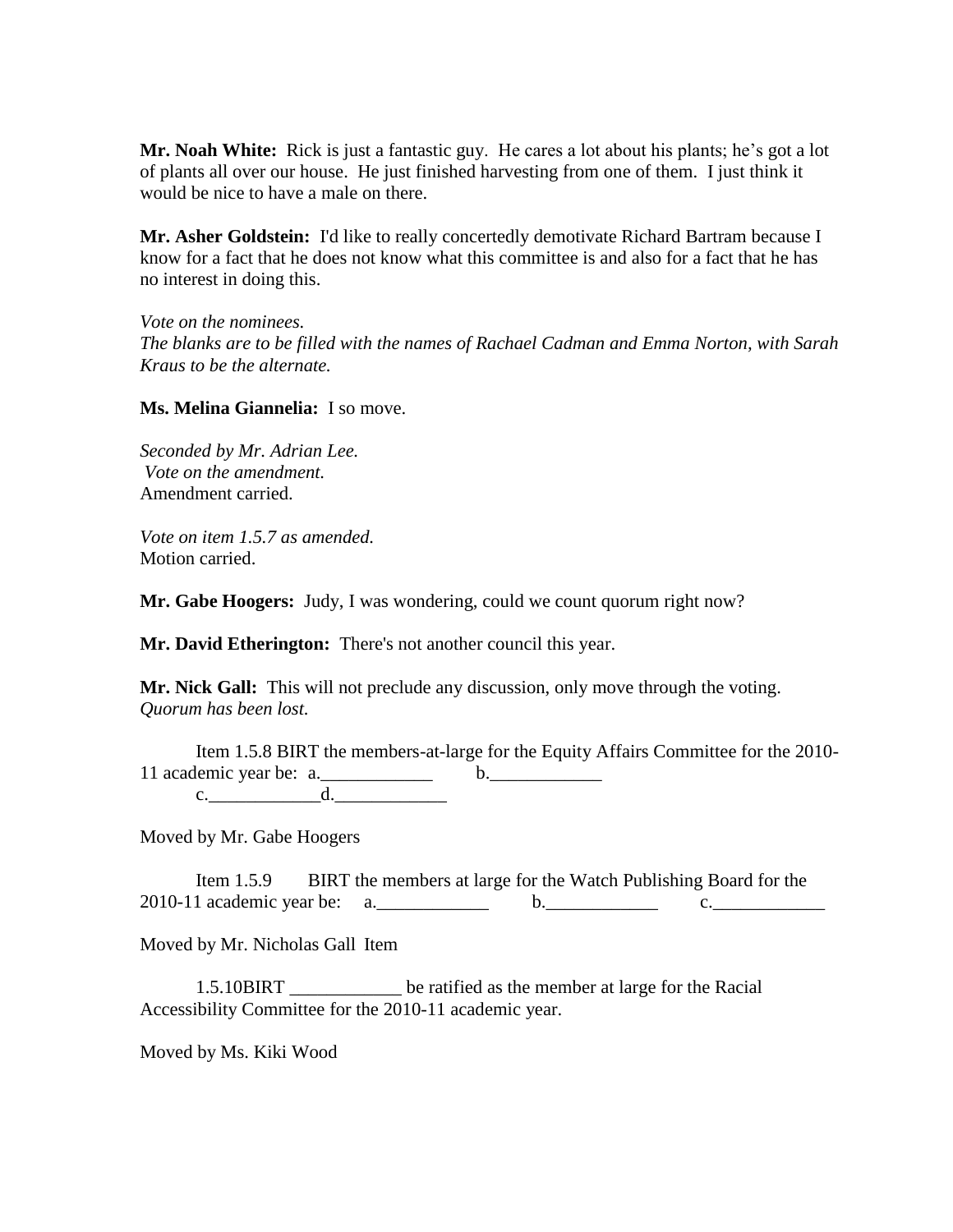Item 1.5.11BIRT (male) and (female) be ratified as student representatives on the Sexual Harassment Hearing Committee for the 2010-11 academic year.

Moved by Mr. Gabe Hoogers

Item 1.5.12BIRT \_\_\_\_\_\_\_\_\_\_ be ratified as the student representative on the Racial Equity Board.

Moved by Ms. Kiki Wood

Item 1.5.13BIRT \_\_\_\_\_\_\_\_ be ratified as the King's Students' representative for the Board of Appeal and Discipline.

Moved by Mr. Gabe Hoogers

6 New Items

Items from the floor are welcome at this time.

7 Discussion

8 Announcements

9 Next Meeting: Council Meeting, September 2010 Adjournment